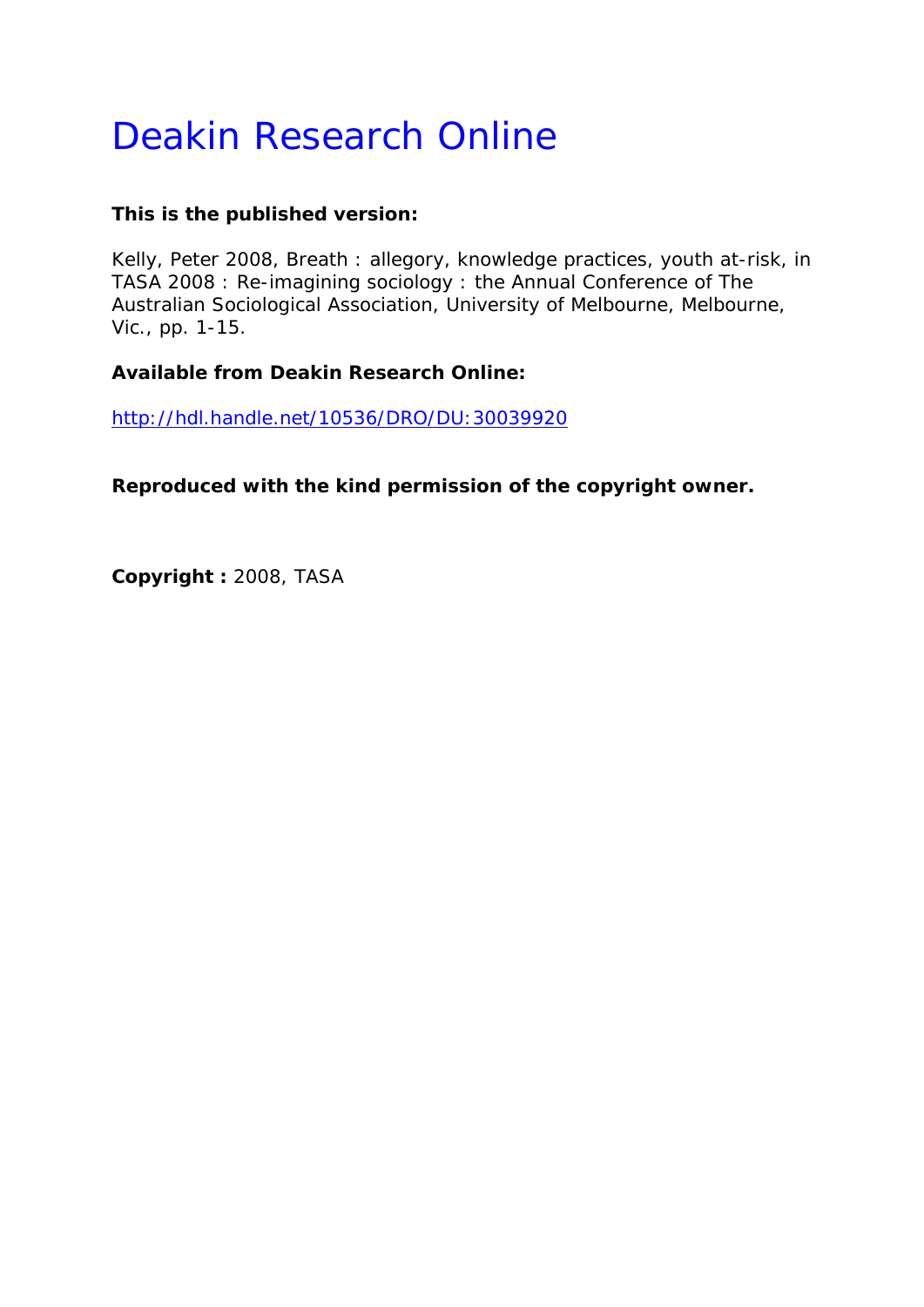*Breath*: Allegory, Knowledge Practices, Youth at-Risk

by

# Peter Kelly (PhD)

Behavioural Studies, School of Political and Social Inquiry Monash University Caulfield East, Australia ph +61 3 9903 1237 email Peter.Kelly@arts.monash.edu.au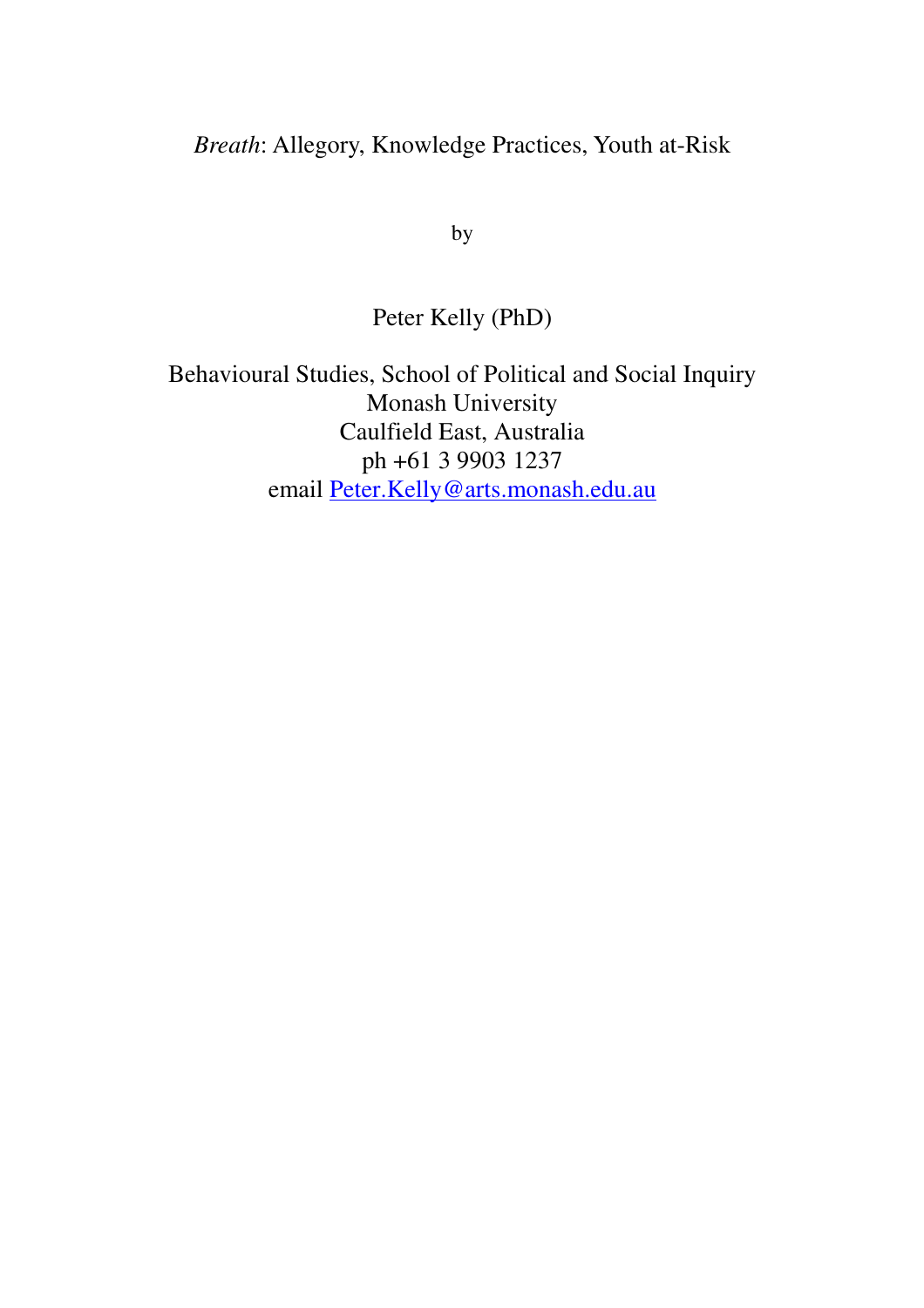## *Breath*: Allegory, Knowledge Practices, Youth at-Risk

#### **Abstract**

Youth and risk are *artefacts of expertise*, constructed at the intersection of a wide range of knowledges about Youth and so-called Youth issues: an intersection marked by institutionalised, scientific representations of education, family, the life course, risk, and so on. In this paper I suggest that the messiness of human experiences and existence requires knowledge practices in the social sciences that can rethink what counts as truth. These interests – which are grounded in the knowledge practices that frame the work being undertaken in a large scale, qualitative investigation of the *cultural drivers* shaping the alcohol practices of 14 to 24 year old Australian's - will be addressed through a discussion of the ways in which Tim Winton's (2008) new novel *Breath* can be read as an allegorical tale about the terror of being ordinary: and of the teenage years as being a time in a life in which the fear of being ordinary compels Winton's key characters to seek out, sometimes stumble upon, and embrace that which promises to make their's *a life less ordinary*. In these recollections risk is something that *breathes* energy and purpose into lifeworlds that are dominated by the institutionalised ordinariness of family, school, and work.

#### **Key Words**

Knowledge practices, youth at risk, governmentalisation, allegory, *Breath*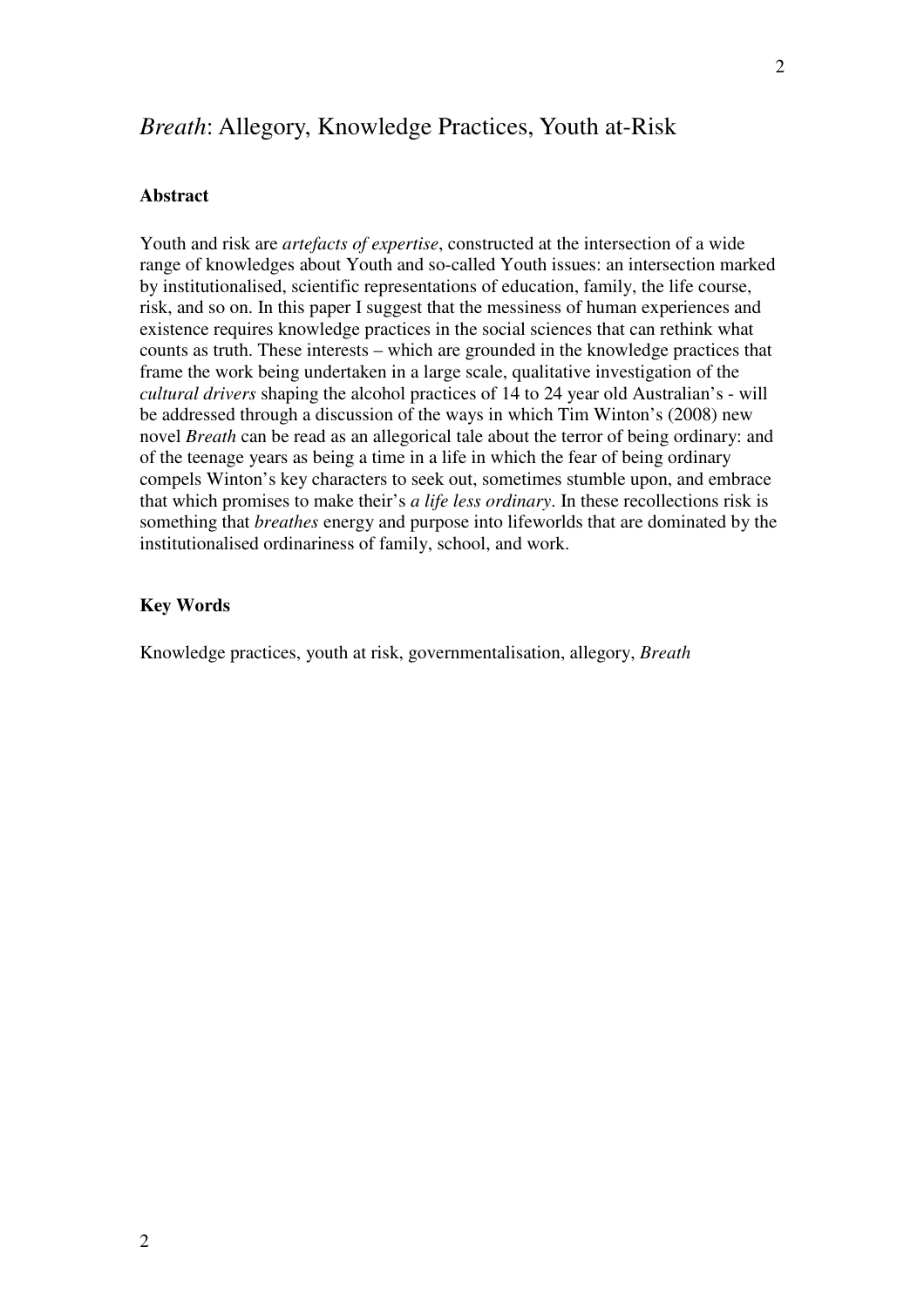Introduction: Social Science, Youth at Risk, Evidence, Data, Truths.

I couldn't have put words to it as a boy, but later I understood what seized my imagination that day. How strange it was to see men do something beautiful. Something pointless and elegant, as though nobody saw or cared…In Sawyer…men did solid, practical things, mostly with their hands…there wasn't much room for beauty in the lives of our men [Pikelet recalling his first contact with surfing: Tim Winton (2008) Breath, p.23]

Since early2007 I have been working with colleagues on a project entitled: '*What a great night!': the cultural drivers of alcohol use by 14 to 24 year old Australians*. i Funded by DrinkWise Australia the qualitative, interview based project is examining two separate but related aspects of young people's alcohol use: the roles played by sporting clubs, as community hubs, in shaping young people's use of alcohol: and young people's drinking biographies over different phases of their life. At the same time as we have been working on this project a good, old fashioned *moral panic* about young people, risk and binge drinking has energised the minds (and mouths) of politicians, media commentators and health and youth experts (see, for example Albrechtsen 2008). Indeed, our own project has been framed by categories of *low*, *medium* and *high risk* drinking practices and what might be the influences shaping these different levels of alcohol use. In addition, at the time of drafting this paper there was much ado about the suggestion that the NH&MRC was going to release new guidelines that suggested that more than four standard drinks in any one session constituted 'binge drinking' (although an NH&MRC press release pointed out that it never uses the term 'binge drinking' [NH&MRC 2008]).

Elsewhere I have argued that Youth is an 'artefact of expertise', constructed at the intersection of a wide range of knowledges about Youth and so-called Youth issues: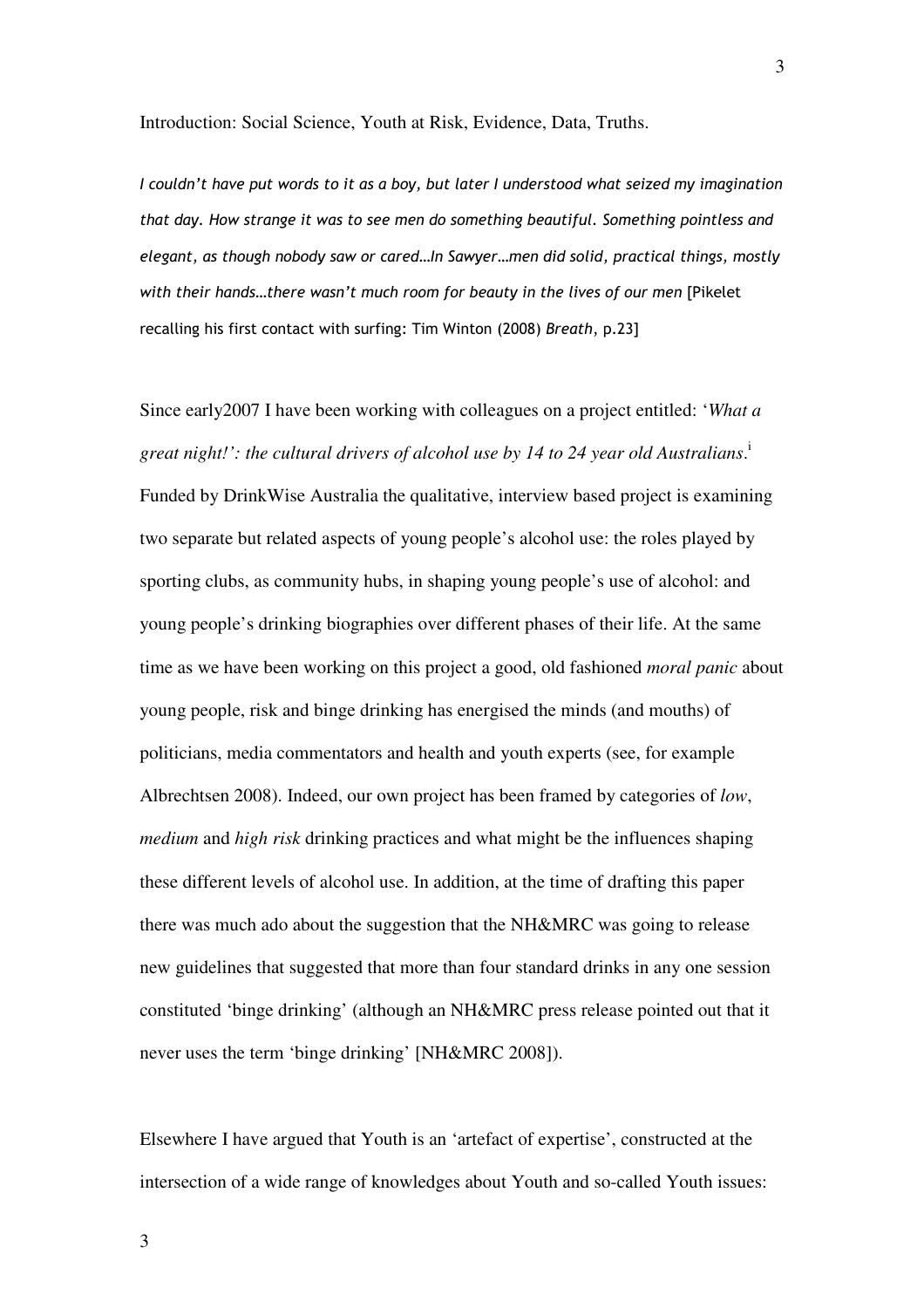an intersection marked by institutionalised, (*social* and *behavioural*) scientific representations of crime, education, family, popular culture, the life course, risk, and so on (see for example, Kelly 2006; 2003). Anxieties and uncertainties about young people have become increasingly *governmentalised*: that is, rationalised, institutionalised and abstracted under the auspices of a constellation of State agencies, quasi-autonomous non-government organizations, and non-government organizations (Foucault 1991; Rose 1999).

How we imagine these intersections produces our understandings of Youth. These understandings have consequences – material, symbolic and for a sense of self - in the lives of young people. As an artefact of expertise, Youth is principally about *becoming*; *becoming* an adult, *becoming* a citizen, *becoming* independent, *becoming* autonomous, *becoming* mature, *becoming* responsible. There is some sense in which *all* constructions of Youth defer to this narrative of *becoming*, of *transition.* Moreover, there is a sense in which *becoming* automatically invokes the future (Kelly 2006; 2003; 2001).

Youth, as it is constructed in at-risk discourses, is at-risk of jeopardising - through present behaviours and dispositions - desired futures. Discourses of Youth at-risk often mobilise a form of normalising, scientific, probabilistic thinking, about certain *preferred* adult futures and the present behaviours and dispositions of Youth. These behaviours and dispositions can span an array of spaces, practices and institutionalised settings: schooling, work, sexuality, the consumption and use of alcohol and drugs, physical activity and diet.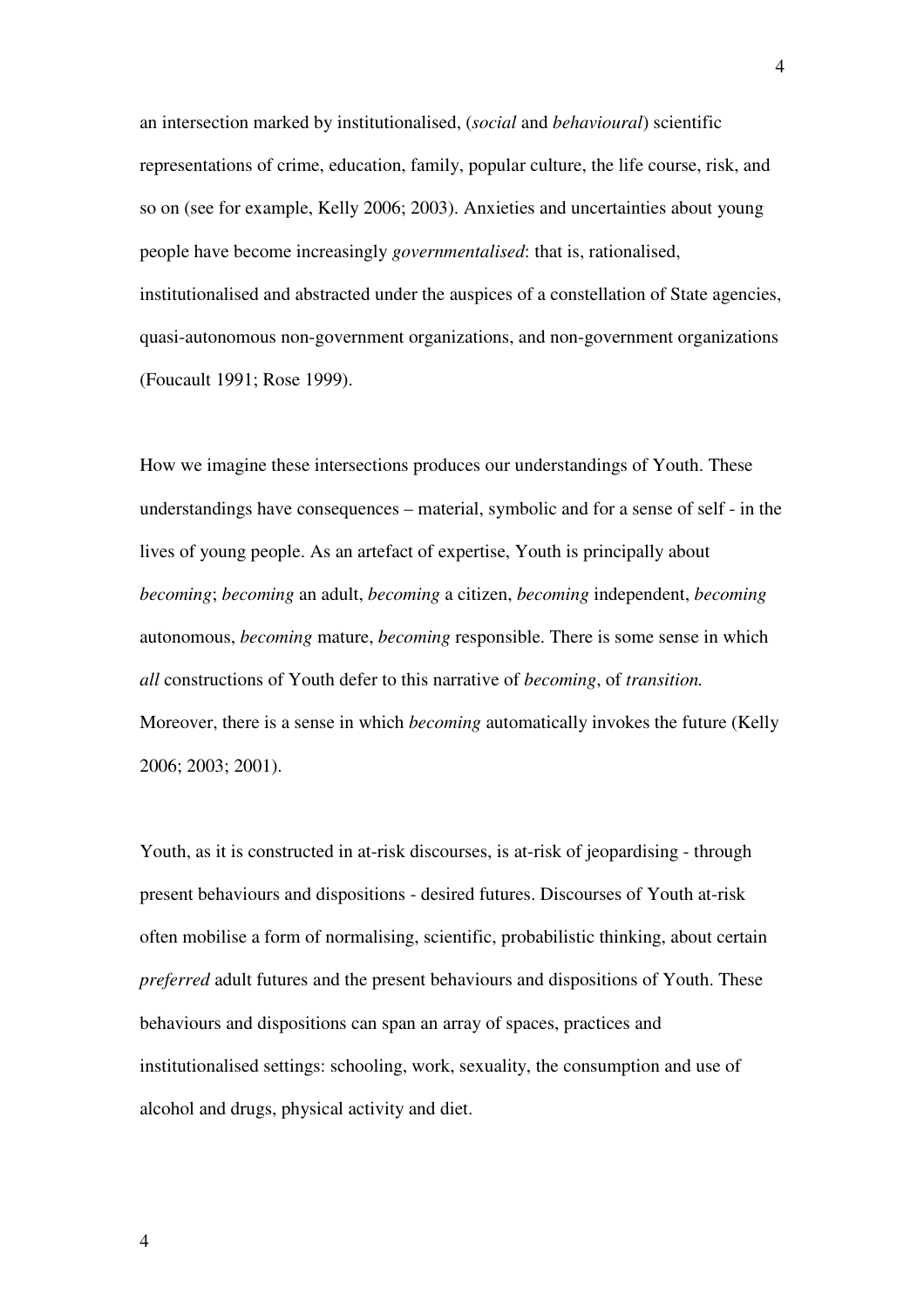Risk rationalities work to *responsibilise* both Youth and the Family (Burchell 1996). These processes of responsibilisation, in which the subject is compelled to prudently manage the institutionally structured and dependent risks of her/his own DIY project of the Self, produce a field that is 'characterized by uncertainty, plurality and anxiety, thus continually open to the construction of new problems and the marketing of new solutions' by the array of engineers of the body, mind and soul that populate the human, behavioural and social sciences (Rose 1996: 343).

In this sense the reflexive constitution of knowledges by Youth Studies expertise increasingly intersects with management, service delivery and budget knowledges to produce hybridized knowledges about 'appropriate', 'economic' and 'evidence based' forms of guidance and government of Youth at risk and their families (Kelly 2003). These diverse knowledge practices emerge from particular understandings of what constitutes knowledge, what constitutes evidence, what constitutes practices (eg Hopkins et al 2007). And, as a consequence, what constitutes a problem and what constitutes solutions to the problem (of, for example, young people and *low*, *medium*, *high* risk drinking behaviours).

Taking a lead from the work of John Law (2004), and others, I want to suggest, in the following section, that the messiness and complexity of human experiences and existence requires knowledge practices in the social sciences, and in policy spaces, that can rethink what counts as knowledge, evidence, truth, (best) practice.

In what follows these concerns will be addressed through a brief discussion of the ways in which Tim Winton's (2008) new novel *Breath* can be read as an allegorical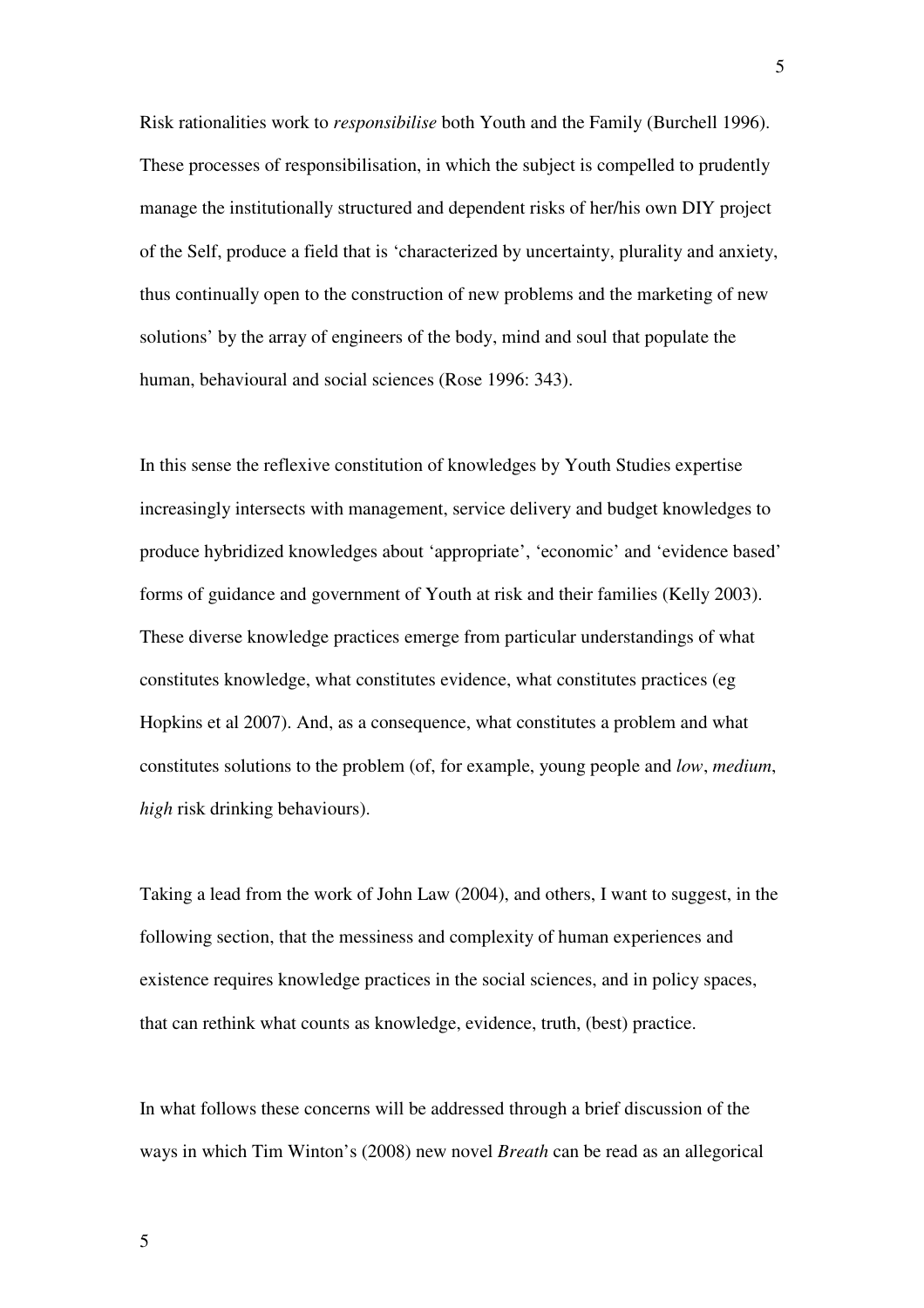tale about the terror of being ordinary: and of the teenage years as being a time in a life in which the fear - the horror - of being ordinary compels Winton's key characters – the teenagers Pikelet and Loonie – to seek out, sometimes stumble upon, and embrace that which promises to make their's *a life less ordinary*. In Winton's narrative a middle-aged Bruce Pike (Pikelet) explores his memories of a time in his life when he became entangled in a range of highly consequential behaviours and practices through a complex (damaging?) series of relationships with the older, exchampion surfer Sando and his (damaged) partner Eva. In these recollections risk, danger, harm – to be found, possibly, in increasingly reckless surfing adventures, drug use and sexual experimentation – are far from being things to be rationally calculated, or prudently managed with a wary eye to future consequences. Rather, they *breathe* energy, excitement, meaning and purpose into lifeworlds that, for Pikelet and Loonie, are dominated by the (imagined) institutionalised ordinariness of family, school, and work in the relative isolation of the small, rural, working class town of Sawyer on the southern coast of Western Australia.

As allegory *Breath* tells us something different about the nature, meaning and consequences of various behaviours, dispositions and practices that young people engage in: these things are different to the knowledge that we may produce about the cultural drivers of young people's alcohol use via the practices of interview design, recruitment, semi-structured interview, transcription, coding, data management, report writing, press release, advice to funding bodies and various agencies and departments.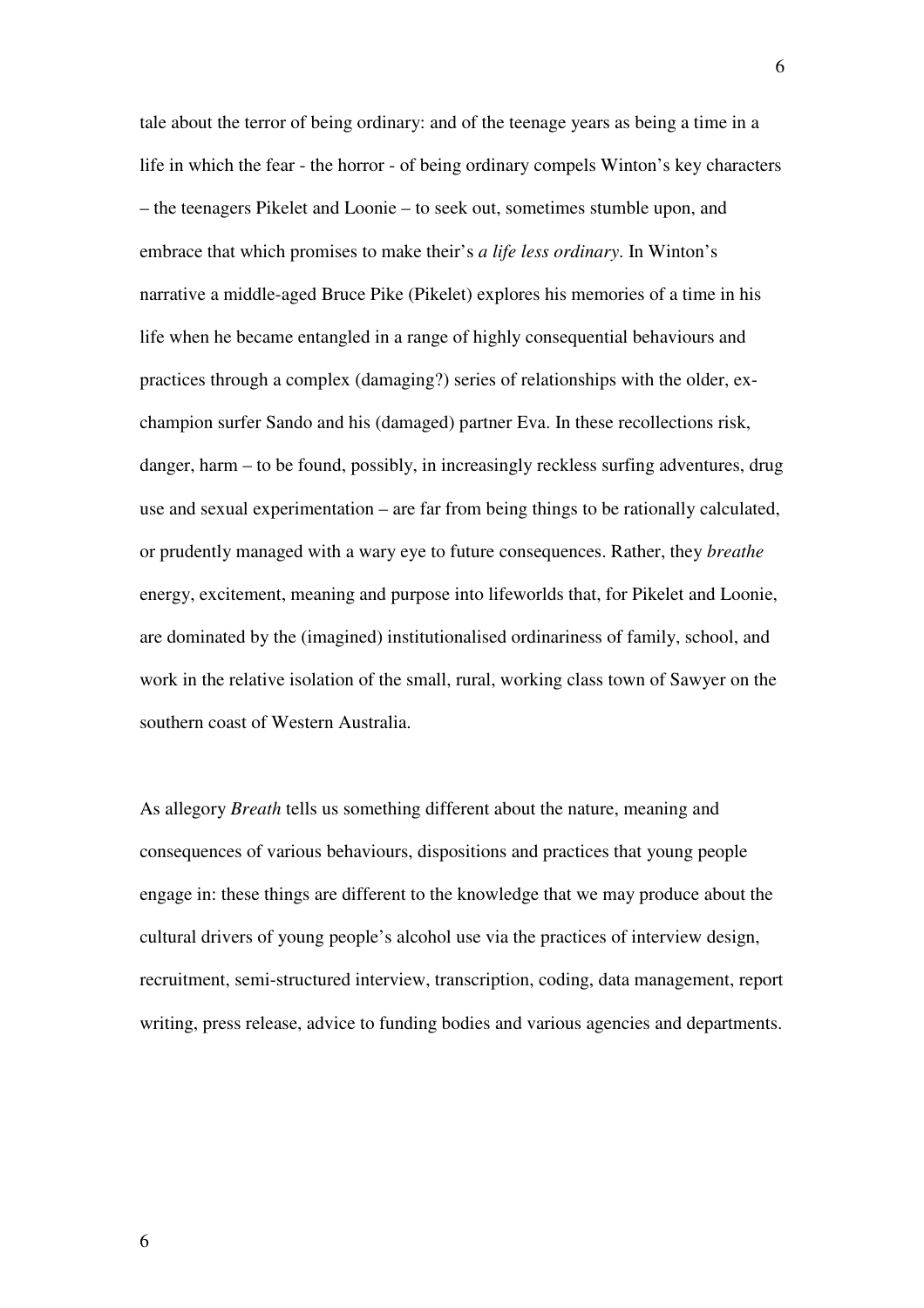My interests in the limits and possibilities of these knowledge practices lead me to ask whether, indeed, allegory has a place in the governmentalised knowledge practices that produce the truths of youth and of risk.

#### **Allegory: Complexity, Presence/Absence and Other Impossible Things**

*'There is no use in trying,' said Alice; 'one can't believe impossible things.' 'I dare say you haven't had much practice,' said the Queen. 'When I was your age, I always did it for half an hour a day. Why, sometimes I've believed as many as six impossible things before breakfast'* (Lewis Carroll, *Alice in Wonderland*, cited in Law 2004: 1)

In the limited space available here I want to suggest that over a number of years John Law (2000; 2004) has made a provocative contribution to ongoing discussions about what he and Annemarie Mol (2002) identify as *knowledge practices* in the social and the hard sciences (see also, Hacking 1999; Haraway 1997).

If, as Law (2004: 2) suggests, so much of the natural, the social and the cultural is 'vague, diffuse or unspecific, slippery, emotional, ephemeral, elusive or indistinct', then can the institutionalised, even standardised, rule-bound knowledge practices of the social sciences *enact* understandings that can account for these realities? Or do we need, again as Law (2004: 2) and others have argued, to 'teach ourselves to know some of the realities of the world using methods unusual to or unknown in social science'.

Law (2004) is at pains to stress that traditional knowledge practices craft realities that, in many instances, produce knowledge, outcomes and consequences that have been, are, important – if not necessary. In our own work investigating the cultural drivers of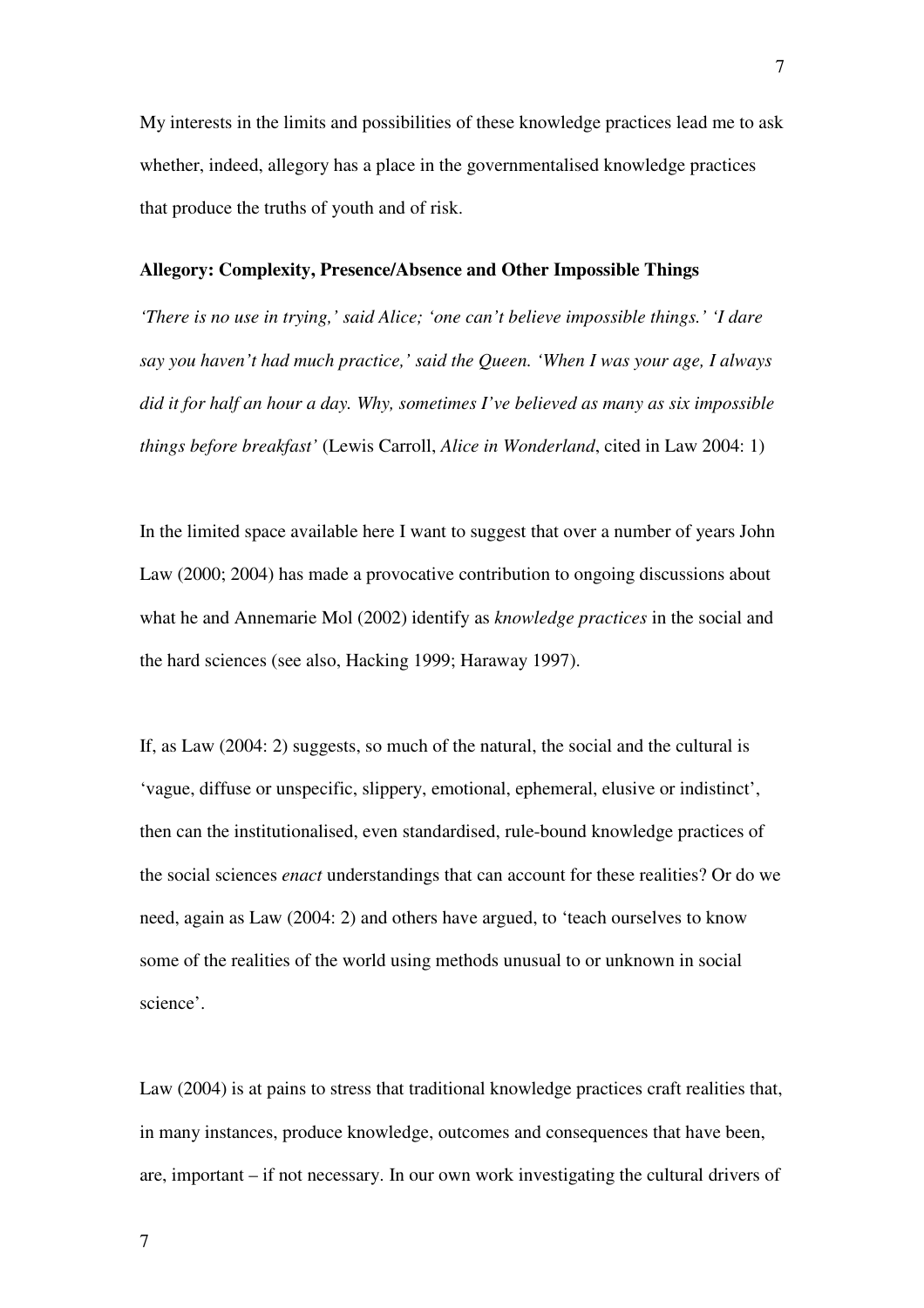young people's alcohol use and consumption practices, our interviews have produced data about a range of activities, practices, relationships, settings, feelings and rationalisations that appear to have some influence on the ways young people grow up in the presence/absence of alcohol, and develop understandings and emotional responses to the uses and roles that alcohol plays in their lives. As the data gathering, management, coding and analysis progresses we will produce forms of representation (reports and papers) that will play their roles in crafting realities about the cultural drivers of young Australian's alcohol use. And these truths – produced within approved knowledge practices - will join the flows of knowledge that will both create, and try to make sense of, a supposed crisis of *high risk*, *binge-drinking* by large numbers of young Australians.

But, in many respects – not least of which are my own memories of heavy, incredibly social, lots of times very funny (*I'm so funny when I'm drunk!*) drinking in my teens, twenties, thirties, forties – these truths seem to come up very short in capturing what it is about alcohol - parties, sessions, meals, trips – that makes it an important part of many people's lives (young and old). These issues have been topics of conversations as we have framed the knowledge practices that structure our research – we have been engaged in what Law (2004) calls *ontological politics* as we struggle over what to include and exclude in our research design/*method assemblage*: both explicitly and by repression/suppression of thoughts and emotions because it seems impossible to think of the issues, problems, representations in particular ways.

Law (2004: 2-4) introduces and develops a number of frames to shape the ways in which the social sciences might think and know differently (a number of these draw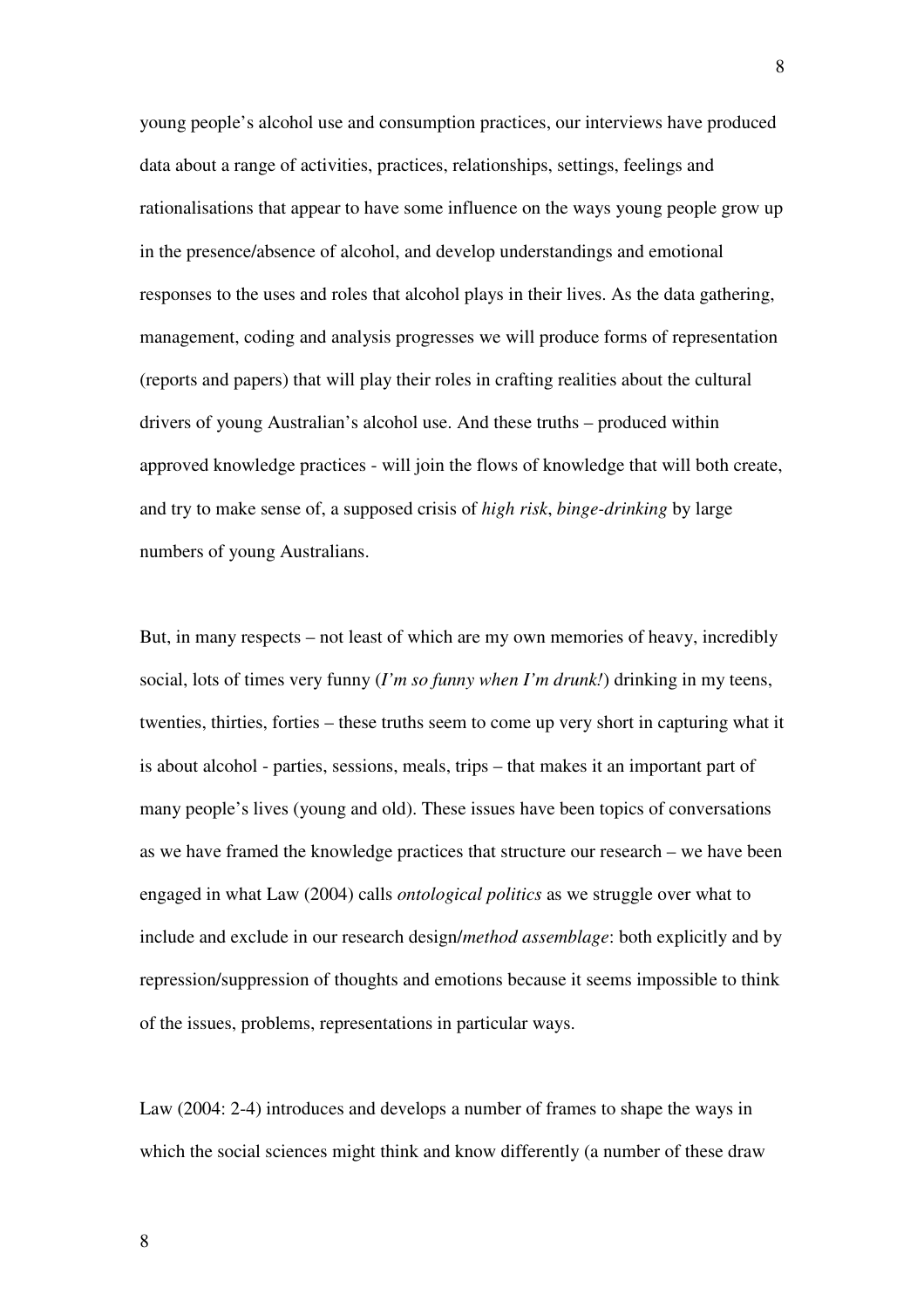on feminist and post-structuralist discourses). For example, he discusses knowing as embodiment where we come to know 'through the hungers, tastes, discomfort, or pains of our bodies'. Knowing as 'emotionality or apprehension' suggests, for Law, exploring 'private emotions' that bring into view the 'worlds of sensibilities, passions, intuitions, fears and betrayals'. Echoing feminist problematisations of discourses of objectivity and generalisability Law proposes that we need to consider 'how far whatever it is that we know travels and whether it still makes sense in other locations and if so how. This would be knowing as situated inquiry'. In a final suggestion that points to allegory as a key motif in his discussions Law argues that we need to think about and embrace the sense that our ways of knowing – despite our desires to dress them up in pretensions of validity, certainty and rigour – are, indeed, imprecise and that, therefore, we need to 'find ways of knowing the indistinct and the slippery without trying to grasp and hold them tight. Here knowing would become possible through techniques of deliberate imprecision'. In this sense allegory, suggests Law (2004: 88-89), is the 'art of meaning something other and more than what is being said'. Meaning something *more* requires that allegory also invokes the 'art of decoding that meaning, reading between the literal lines to understand what is actually being said'.

#### *Breath***: Allegory, Memory, Presence, Youth, Risk**

Tim Winton's novels – including *Cloudstreet* (1991), *The Riders* (1994), *Dirt Music* (2001) and his latest, *Breath* (2008) – are international best sellers and award winners. Their appeal lies at many levels. Ronan McDonald's (2008: 19) review of *Breath* in the *Times Literary Supplement* touches on their appeal to me: '*His work is preoccupied with wounded or troubled characters, often haunted by their past, who*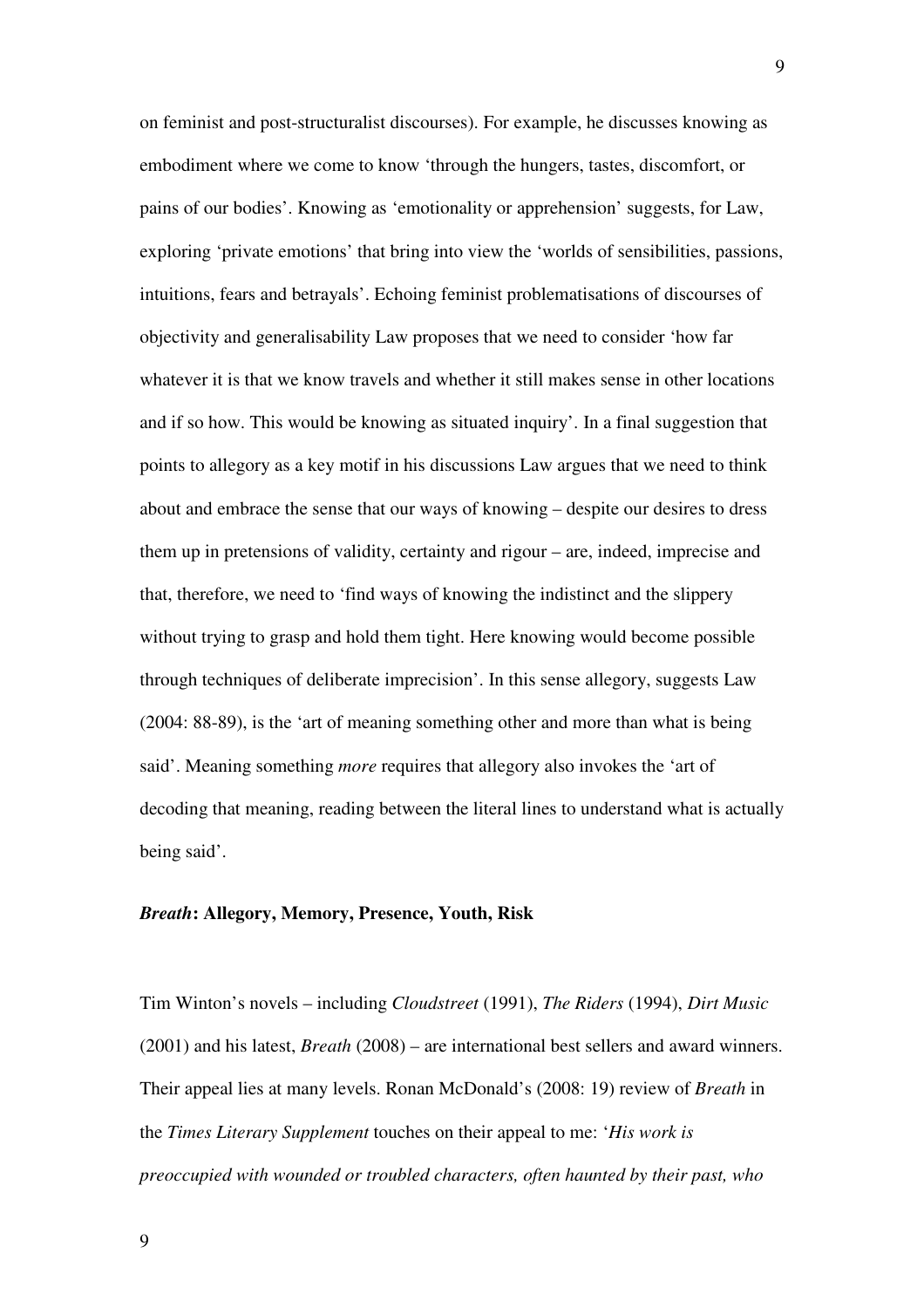*set out on actual or psychological journeys in search of purpose, meaning and redemption*'. Winton's themes are not unique to his work, and his appeal is not universal. But his sensibilities, his rhythms, his language, and the landscapes (material, symbolic, psychological) that his characters inhabit and are shaped by, speak powerfully to my sense of self, of place, of time, of human failings, limits and possibilities. He readily reaches into what might be called my soul to reveal truths (partial? situated? universal?) about things that constitute the human condition. These truths do not speak to all. They also do not answer to social scientific ways of understanding, describing, analysing, or generalising what it is to be human. But they are powerful on their own terms, especially as allegory. As Neel Mukherjee (2008) argues: '*Who would have thought that a novel about an extreme sport, surfing the wild swells and sets off the south-western coast of Australia, would be about nothing less than the infirm glory of the human condition and the damage left in the wake of tasting the limits set for our human frame? Tim Winton's Breath is as much a novel about surfing as The Old Man And The Sea is about fishing and Moby Dick about whale-hunting*'.

In *Breath* Winton enacts realities in which knowing is *embodied*, is *emotional*, is *situated*, is *allegorical*. In the space available here these ways of knowing can only be briefly illustrated, but what they indicate, allude to, are things such as the following:

Risk and danger can be felt and experienced in ways that heighten the experience of being alive, of drawing breath:

I will always remember my first wave that morning. The way the swell rose beneath me like a body drawing in air…And though I've lived to be an old man with my own share of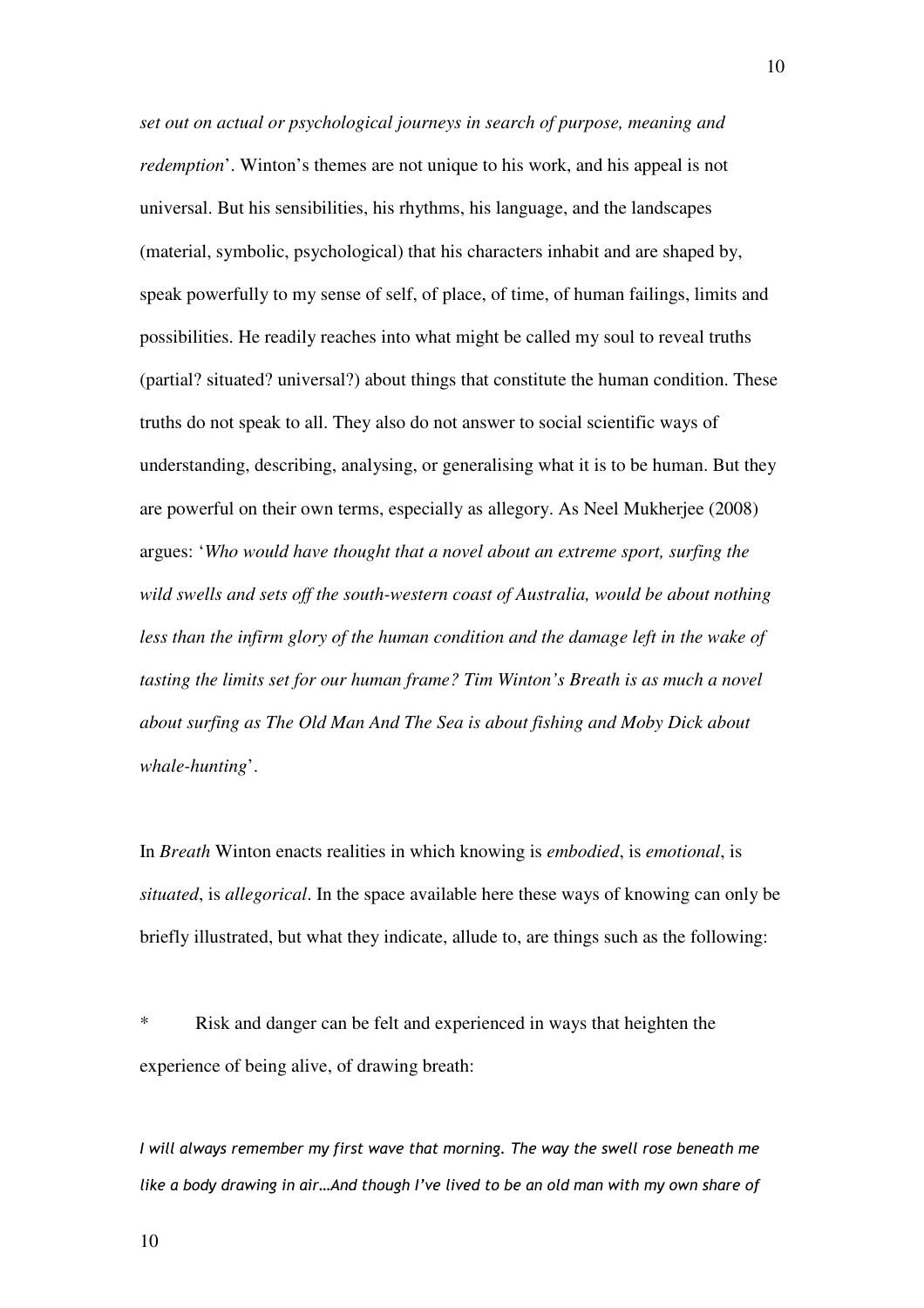happiness for all the mess I made, I still judge every joyous moment, every victory and revelation against those few seconds of living. (pp.32-33)

He absolutely loved a dare. He would actually dare you to dare him. This wasn't optional. He required it of you, insisted on it. When it came to things like this he was completely compulsive. Being with him was like standing near a lethal electric current. The hairs on your arms literally stood up and you were afraid and mesmerized, always drawn to connect. (Pikelet talking about Loonie's need for excitement, p.31)

\* Risk and danger, and what these might mean and the possibilities they provoke, the limits they transgress, are not always generalisable across time and space: they may, indeed, be situated in very particular configurations of time, space and place. To a middle age man exploring his memories they are things that look very different from the ways they appear from the standpoint of a young man struggling against what is seen to be the monotony, the sheer ordinariness of breathing:

More than once...I've wondered whether the life-threatening high jinks that Loonie and I and Sando and Eva got up to in the years of my adolescence were anything more than a rebellion against the monotony of drawing breath. It's easy for an old man to look back and see the obvious, how wasted youth and health and safety are on the young who spurn such things, to be dismayed by the risks you took, but as a youth you do sense that life renders you powerless by dragging you back to it, breath upon breath upon breath in an endless capitulation to biological routine, and that the human will to control is as much about asserting power over your own body as exercising it on others. (p.41)

\* Risk and danger can be easily, accidentally stumbled into; embraced out of emotions (embodied feelings) as diverse as fear or joy; rationally and prudently identified, weighed up and calculated (*or not!*) in situations and relationships which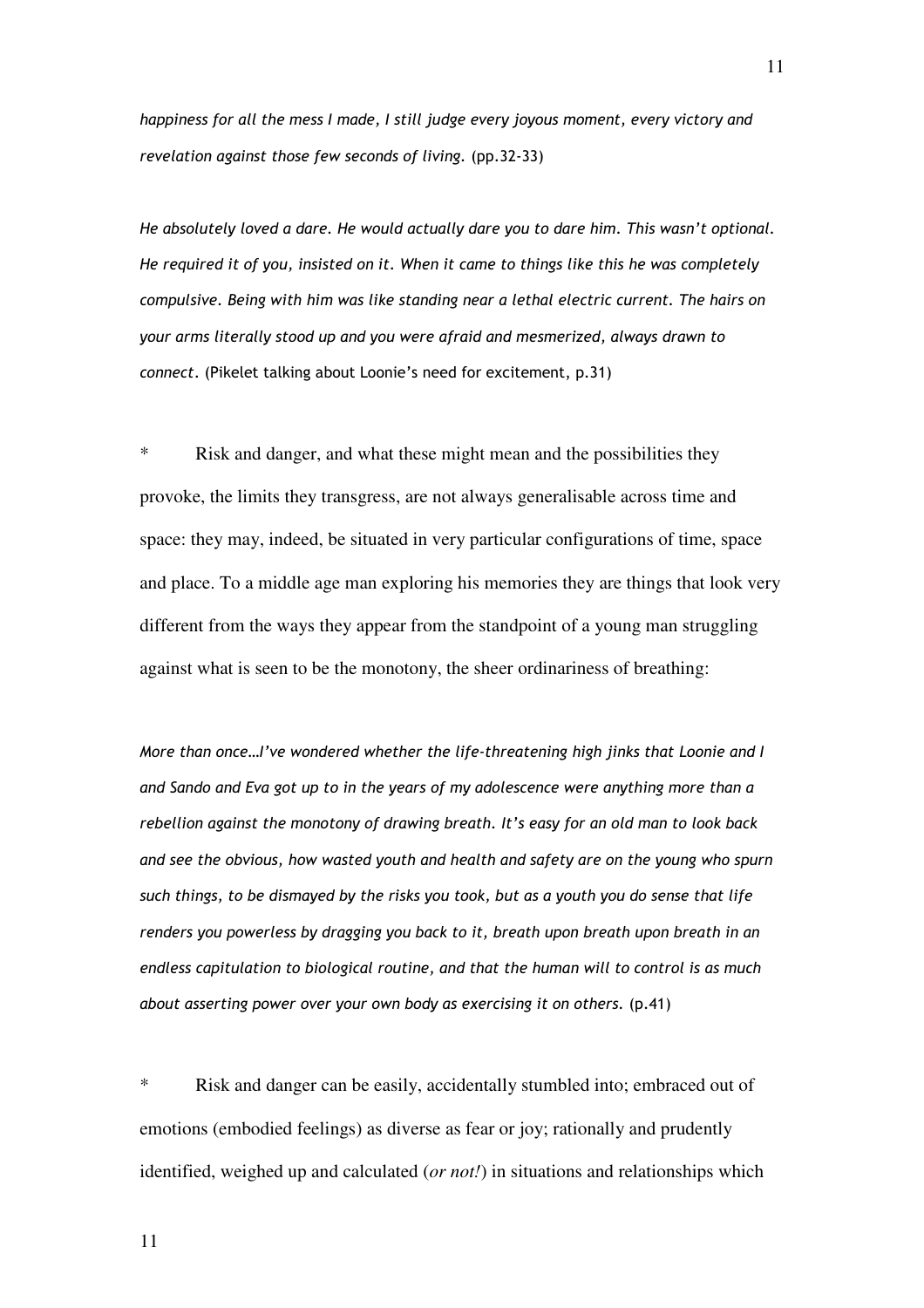have a range of characteristics – these may be dependent, peer-based, characterised by bravado, shaped by masculinity and femininity, provoked by a need to belong, a desire to feel alive, a hunger not to be - a horror of being - *ordinary*.

before I could get anything straight in my mind Loonie took up his board with a... strangled, angry cry and ran down to the water. A few moments later, hapless and terrified I followed him…That's how we surfed Barney's the first time, with Loonie taking on every wave enraged, and me just trailing along, dry-mouthed and shaky, until the exhilaration of the rides themselves inoculated us both against the worst of our fear. [Pikelet, recalling surfing an isolated, shark infested break called Barney's - named after the white pointer christened with the same name - stumbling into the risky and dangerous egged on by Loonie and Sando, p.73]

#### *Conclusion*

*The past is a foreign country: they do things differently there.* L. P. Hartley (2004 [1953])

In the discussions about the ontological politics that shapes our research our own youth, our own memories, have been an explicit dimension of our discussions about culture, young people and alcohol – our experiences growing up with alcohol, the drinking, the parties, the fun, the intense sociability, the stupid things we did, the risks, the almost complete lack of focus on future consequences or possibilities.

Part of the power of Winton's narrative is, for me, that it is a story told from the vantage point of middle-age. From this standpoint - hindsight - I can selectively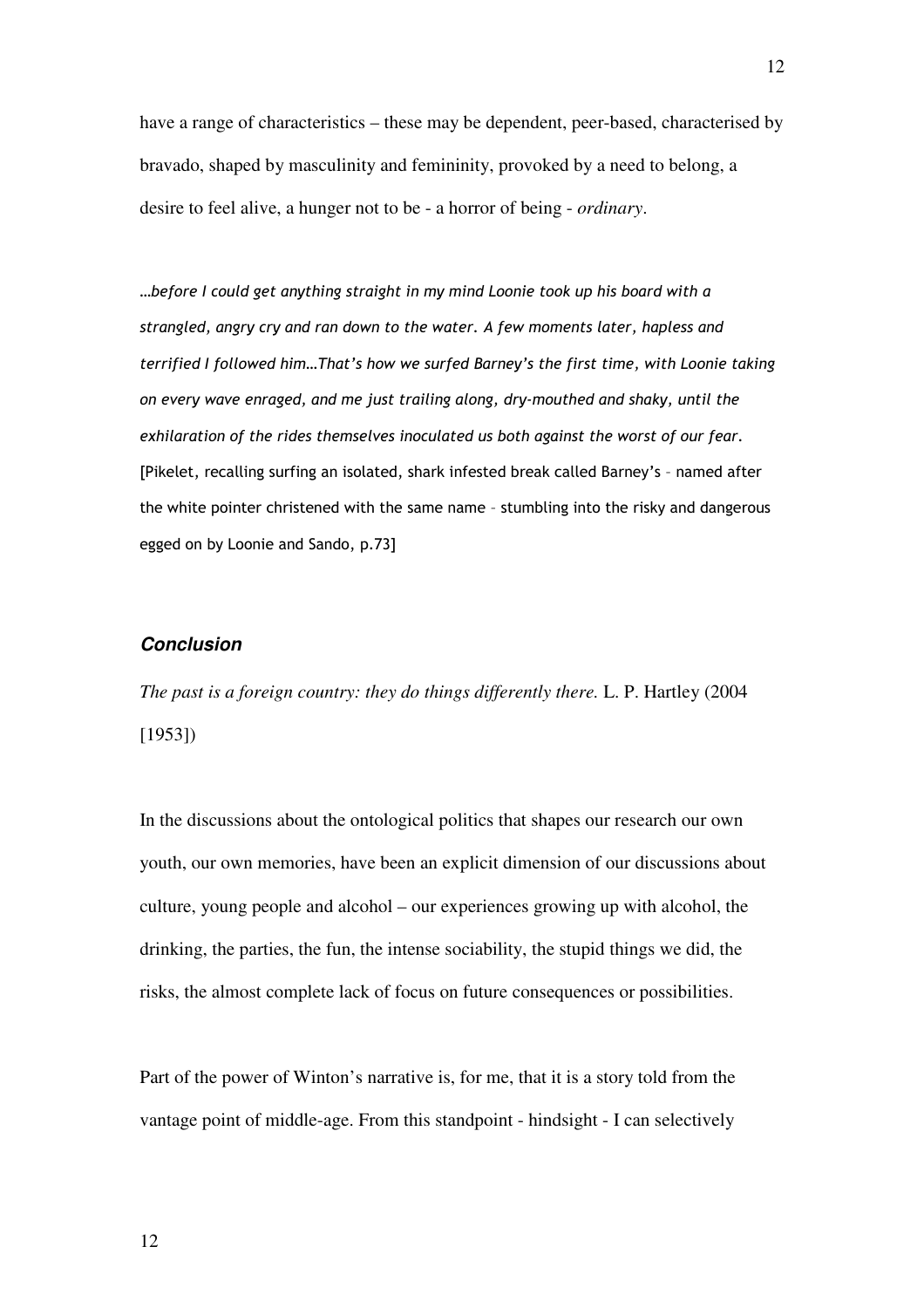review a life and identify and locate missed opportunities, successes, failings, thwarted ambitions, un-realised dreams, unfulfilled fantasies:

It was a boyhood that now seems so far away I can understand why people doubt such days ever existed. If you tried to talk about it you'd be howled down as some kind of nostalgia freak…So I don't discuss it much. In this I suppose I am my father's son, a bad communicator, a closed book. I've bored people in bars and lost a marriage to silence.  $(p16)$ 

As a technique memory gives us the chance to reflect on and reconstruct a past with a certain worldliness, an insightfulness, a sense of possibilities (lost and taken) that we often – especially as young people – don't possess in the now, in the moments when we choose, embrace, stumble upon things that may be far reaching in consequence and significance.

Yet so much of social/behavioural science, policy and service delivery discussions construct risky practices in ways that suggest that current generations of young people ought have this as their focus, ought have developed a risk aware, prudent, responsible disposition to present practices and future consequences. I have sketched here a suggestion that allegorical knowledge practices, of the kind used by Tim Winton in stories such as *Breath*, provide other ways of knowing about youth and risk. My interest in the future is with exploring how different knowledge practices – such as allegory/metaphor/story telling - can find a space in the governmentalised knowledge practices that structure how we tell truths about youth and risk.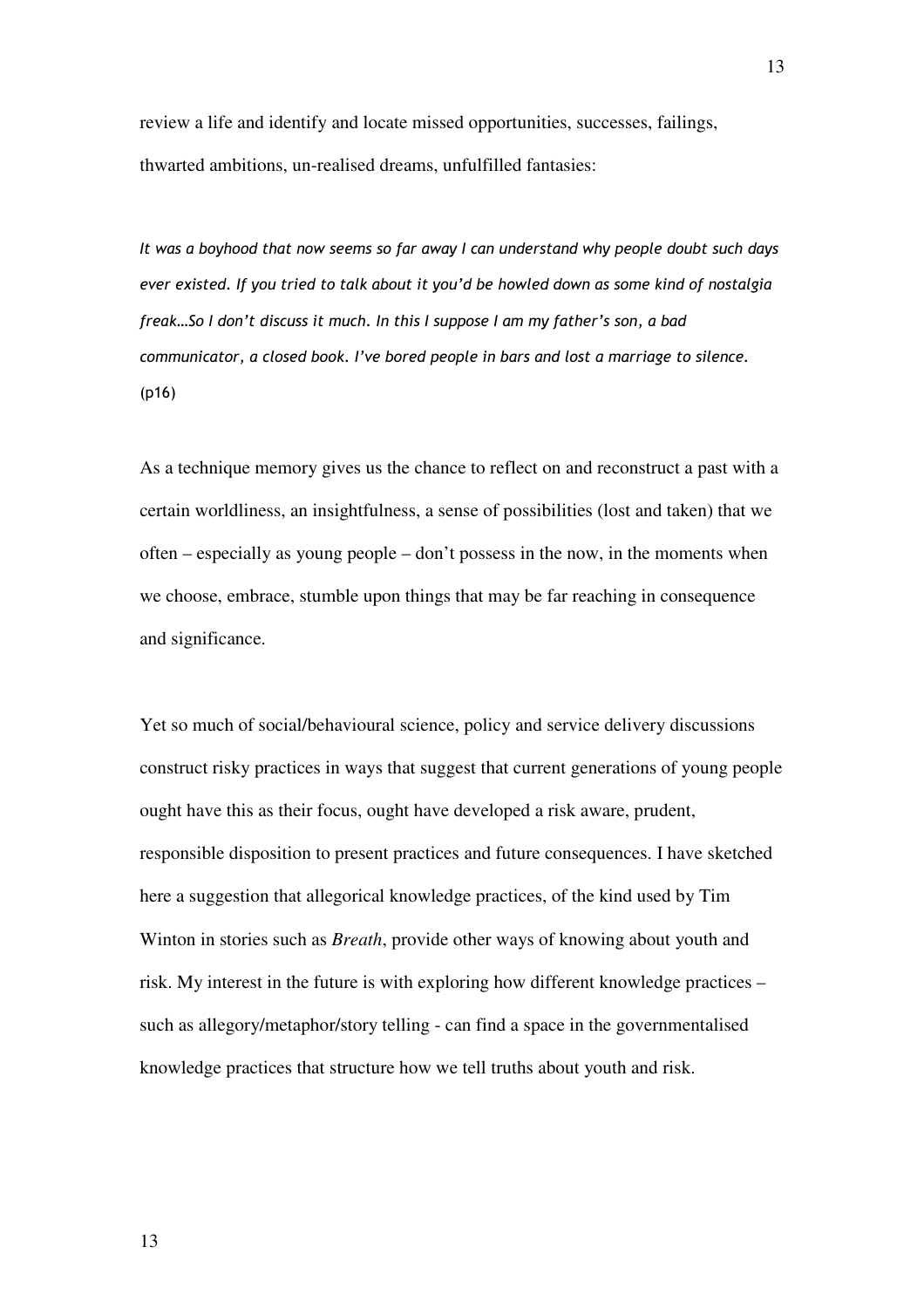### *References*

Albrechtsen, J. (2008) 'The nanny state has spoken on binge-drinking. But who's listening?',

http://blogs.theaustralian.news.com.au/janetalbrechtsen/index.php/theaustralian/comm ents/the\_nanny\_state\_has\_spoken\_on\_binge\_drinking\_but\_whos\_listening, [accessed June 20, 2008]

Burchell, G. (1996) 'Liberal government and techniques of the self', pp. 19-36 in A. Barry, T. Osborne & N. Rose, (eds) *Foucault and Political Reason: Liberalism, Neoliberalism and Rationalities of Government*, London: UCL Press.

Foucault, M. (1991) 'Governmentality', pp. 87-104 in G. Burchell, C. Gordon & P. Miller, *The Foucault Effect: Studies in Governmental Rationality*, Hemel Hempstead: Harvester Wheatsheaf.

Hacking, I. (1999) *The Social Construction of What?* Boston: Harvard University Press.

Haraway, D. (1997) *Modest\_Witness@Second\_Millenium:*

*FemaleMan\_Meets\_OncoMouse*, London: Routledge.

Hartley, L. P. (2004 [1953]) *The Go-Between*, London: Penguin.

Hopkins, G., McBride, D., Marshak, H., Freier, K., Stevens Jr, J., Kannenberg, W., Weaver III J., Sargent Weaver, S., Landless, P., and Duffy, J., (2007) Developing healthy kids in healthy communities: eight evidence-based strategies for preventing high-risk behaviour, *eMJA* (*Medical Journal of Australia*),

http://www.mja.com.au/public/issues/186\_10\_210507/hop11141\_fm.html, [accessed] June 25, 2008]

Kelly, P. (2001) 'Youth at Risk: Processes of Responsibilization and Individualization in the Risk Society', *Discourse*, 22, (1), 23-34.

Kelly, P. (2003) 'Growing Up as Risky Business? Risks, Surveillance and the Institutionalised Mistrust of Youth', *Journal of Youth Studies*, 6, (2), 165-180.

Kelly, P. (2006) 'The Entrepreneurial Self and Youth at-Risk: Exploring the Horizons of Identity in the 21 st Century', *Journal of Youth Studies*, 9, (1), 17-32.

Law, J. (2000) 'On the Subject of the Object: Narrative, Technology, and Interpellation', *Configurations*, 8, 1-29

Law, J. (2004) *After Method: Mess in Social Science Research*, London: Routledge. McDonald, R. (2008) 'Grace and Surrender: Surfing and the Fascist Aesthetic', T*imes Literary Supplement*, May 16, p.19

Mol, A. & Law, J (2002) 'Complexities: An Introduction', pp.1-22 in J. Law & A. Mol, (eds) *Complexities: Social Studies of Knowledge Practices*, Durham: Duke University Press.

Mukherjee, N. (2008) 'The only way is down after ultimate high - Tim Winton book review', (Published Date: 25 May 2008), *Scotland on Sunday*,

http://scotlandonsunday.scotsman.com/bookreviews/The-only-way-isdown.4116836.jp, [accessed July 8 2008]

NH&MRC (2008) The Australian Alcohol Guidelines for Low Risk Drinking June 2008, http://www.nhmrc.gov.au/, [accessed June 20, 2008]

Rose, N. (1996) 'The death of the social? Re-figuring the territory of government', *Economy and Society*, 25, (3), pp. 327-356.

Rose, N. (1999) *Powers of Freedom: Reframing Political Thought,* Cambridge: Cambridge University Press.

Winton, Tim (1991) *Cloudstreet*, Sydney: Penguin.